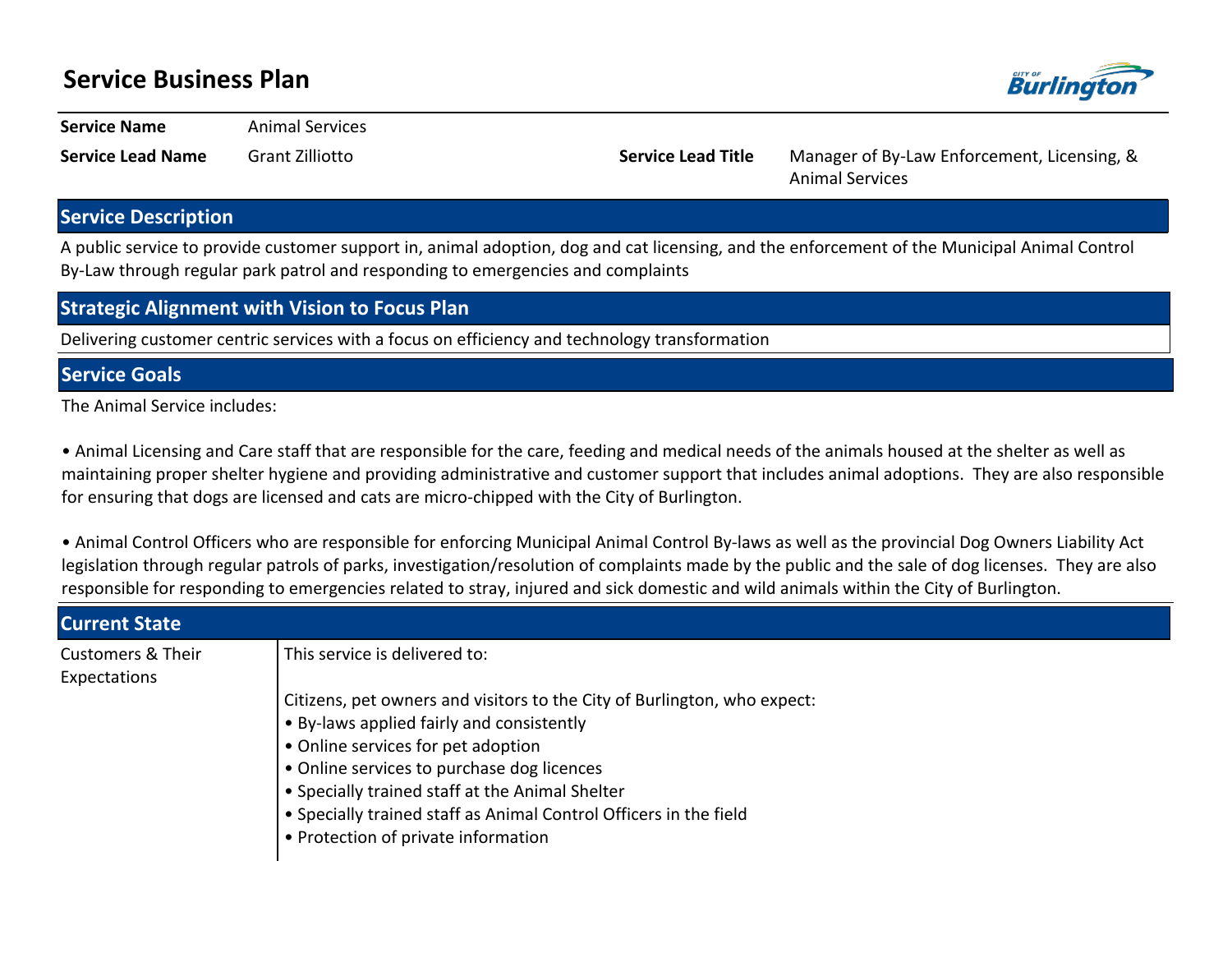|                                                           | • Easily accessible information on animal services<br>• A safe community                                                                                                                                                                                                                                                                               |
|-----------------------------------------------------------|--------------------------------------------------------------------------------------------------------------------------------------------------------------------------------------------------------------------------------------------------------------------------------------------------------------------------------------------------------|
|                                                           | Ren's Pets Depot, which has provided a \$25 coupon to customers who purchase their dog licences online, expects:<br>• Clear communication between animal services and customers<br>• An accessible City of Burlington animal control website, with information applicable to Ren's coupon regularly<br>updated.                                        |
|                                                           | Town of Milton, which expects:<br>. Burlington to make available its animal shelter and shelter staff to the Town of Milton.<br>• Burlington to be responsible for strays, abandoned animals and other animals brought to the shelter by Town of<br>Milton staff, including the care, feeding, medical care, adoption, and disposition of the animals. |
| <b>Existing Service Delivery</b>                          | Animal Services delivers services to:                                                                                                                                                                                                                                                                                                                  |
|                                                           | Citizens, pet owners and visitors to the City of Burlington, who expect:                                                                                                                                                                                                                                                                               |
|                                                           | By-laws applied fairly and consistently                                                                                                                                                                                                                                                                                                                |
|                                                           | Services for pet adoption                                                                                                                                                                                                                                                                                                                              |
|                                                           | Online services to purchase dog licenses                                                                                                                                                                                                                                                                                                               |
|                                                           | Specially trained staff at the Animal Shelter and Animal Control Officers in the field                                                                                                                                                                                                                                                                 |
|                                                           | Protection of private information                                                                                                                                                                                                                                                                                                                      |
|                                                           | Easily accessible information on animal services                                                                                                                                                                                                                                                                                                       |
|                                                           | Animal education services                                                                                                                                                                                                                                                                                                                              |
|                                                           | A safe community                                                                                                                                                                                                                                                                                                                                       |
|                                                           | Ren's Pets Depot provides a \$25 coupon to customers who purchase their dog licenses online through the City of<br>Burlington website.                                                                                                                                                                                                                 |
|                                                           | The City of Burlington makes available its animal shelter and shelter staff to the Town on Milton.                                                                                                                                                                                                                                                     |
| <b>Existing Customer</b><br>Engagement Tools /<br>Methods | Human education is a critical component of animal care and control programs which helps to achieve co-operative<br>compliance with appropriate by-laws. Animal shelter staff attend local community events and schools and provide<br>shelter tours to school children to help educate the public about responsible and humane pet care.               |
|                                                           | Additional customer engagement tools and methods include:<br>• City of Burlington's website                                                                                                                                                                                                                                                            |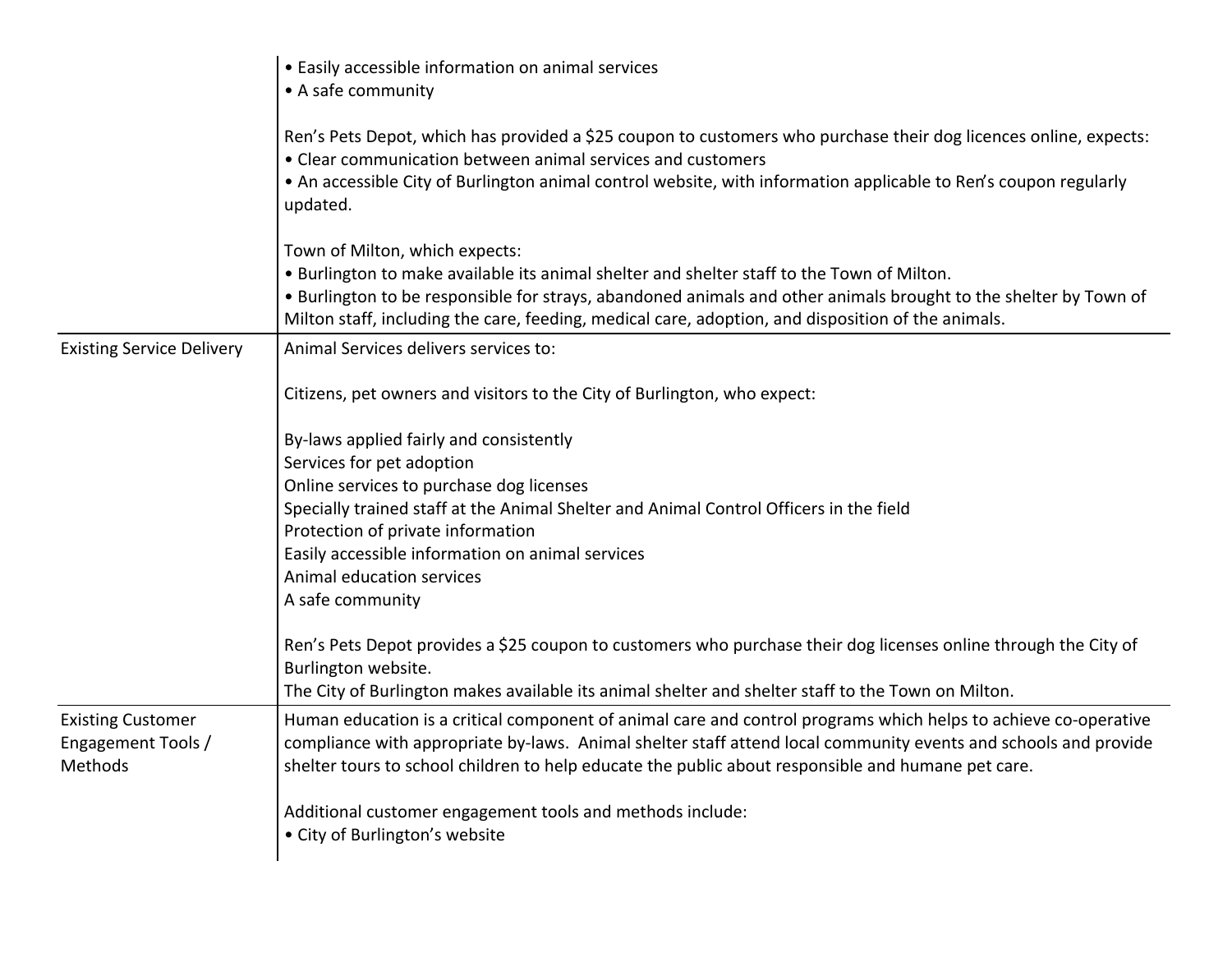|                                                                     | • 311<br>• Online apps such as See Click Fix, Let's Talk Burlington, Insight Burlington Community Panel<br>• Social media apps such as Facebook, Twitter, Instgram and LinkedIn<br>• Newspapers, radio and television<br>• Education pamphlets and mailings<br>• City meetings; council-approved committees such as Property Standards Committee, Licensing Tribunal and<br>Committee of Adjustment<br>• Paper survey available at the shelter<br>. In-person discussions during park patrols, service delivery visits, etc.<br>• Community engagement events such as Food for Feedback |  |
|---------------------------------------------------------------------|-----------------------------------------------------------------------------------------------------------------------------------------------------------------------------------------------------------------------------------------------------------------------------------------------------------------------------------------------------------------------------------------------------------------------------------------------------------------------------------------------------------------------------------------------------------------------------------------|--|
| Is this Service Provincially<br>Legislated?                         | N/A<br>No                                                                                                                                                                                                                                                                                                                                                                                                                                                                                                                                                                               |  |
| For this Service are there<br><b>Approved Service</b><br>Standards? | Animal Control By-law 60-2005 (a by-law regulating the licensing and keeping of dogs and keeping of all<br>Yes<br>other animals). The Dog Owner's Liability Act, Dead Animal Disposal Act, Livestock Identification Act, the<br>Veterinarians Act, The Pounds Act, The Animals for Research Act, The Ontario Municipal Act.                                                                                                                                                                                                                                                             |  |
| <b>Programs</b>                                                     |                                                                                                                                                                                                                                                                                                                                                                                                                                                                                                                                                                                         |  |
| Dog Licensing                                                       | The City of Burlington sells dog licenses. This allows Animal Control staff to quickly and easily contact dog owners if<br>a dog is found. Registration information is updated annually, allowing the City to respond promptly and efficiently.                                                                                                                                                                                                                                                                                                                                         |  |
| Adoption and care of stray<br>and abandoned animals                 | The City of Burlington operates an animal shelter to house a variety of animals that have lost their way, including<br>dogs, cats, birds, reptiles and other small animals. Staff provide care, feeding, exercising and minor medical<br>treatments to animals at the shelter as needed.                                                                                                                                                                                                                                                                                                |  |
|                                                                     | The shelter is capable of housing up to 23 dogs and 40 cats at any one time. Animals that come to the shelter and<br>are not claimed by owners are assessed and placed for adoption. The public may also view animals at the shelter<br>through the City's website.                                                                                                                                                                                                                                                                                                                     |  |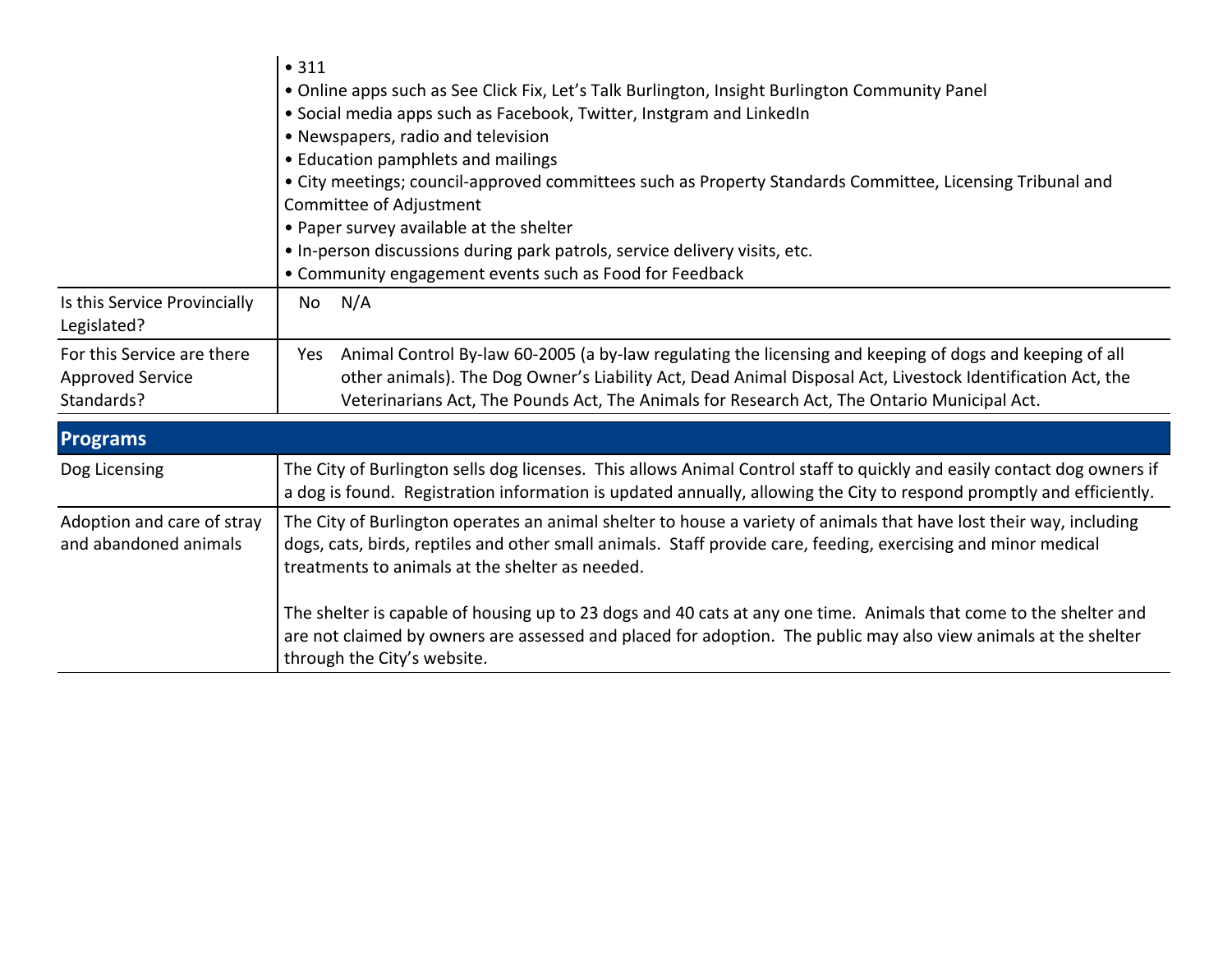| Animal By-laws,                             | Animal Control staff enforce the City's municipal animal control by-law, which includes regulations on: |
|---------------------------------------------|---------------------------------------------------------------------------------------------------------|
| Enforcement and Education   • Dog licensing |                                                                                                         |
|                                             | • Cat micro-chipping                                                                                    |
|                                             | • Animals at large                                                                                      |
|                                             | • Poop and scoop issues                                                                                 |
|                                             | • Dogs on the beach                                                                                     |
|                                             | • Prohibited and restricted animals                                                                     |
|                                             | • Animal related noise                                                                                  |
|                                             | • Insufficient care (i.e. animals in hot cars)                                                          |
|                                             |                                                                                                         |

## **Recent Continuous Improvement Initiatives**

In 2019:

• The coyote management strategy continues to be communicated to the general public. This is done through social media, the City's website, education materials and foot patrols. In April the City hosted "Born to be Wild" – a wildlife information night that included a presentation from a local wildlife rehabilitation organization and information booths from Public Health, Rabies Response and other animal organizations.

• Ongoing coordination with the Ministry of Natural Resources and Forestry to mitigate, control and track the spread of rabies and chronic wasting disease (deer) in the province's wildlife population.

• Staff resources were reallocated to better respond to the increase in wildlife related calls, bylaw complaints and to increase park patrols.

## **Environmental Considerations**

The Animal Shelter accepts used towels blankets and bedding that would normally go to landfill. We also have a reused store where members of the public can purchase gently used animal toys, clothing, cages, leashes and other animal supplies, these recycled items are prevented from ending up in landfill sites.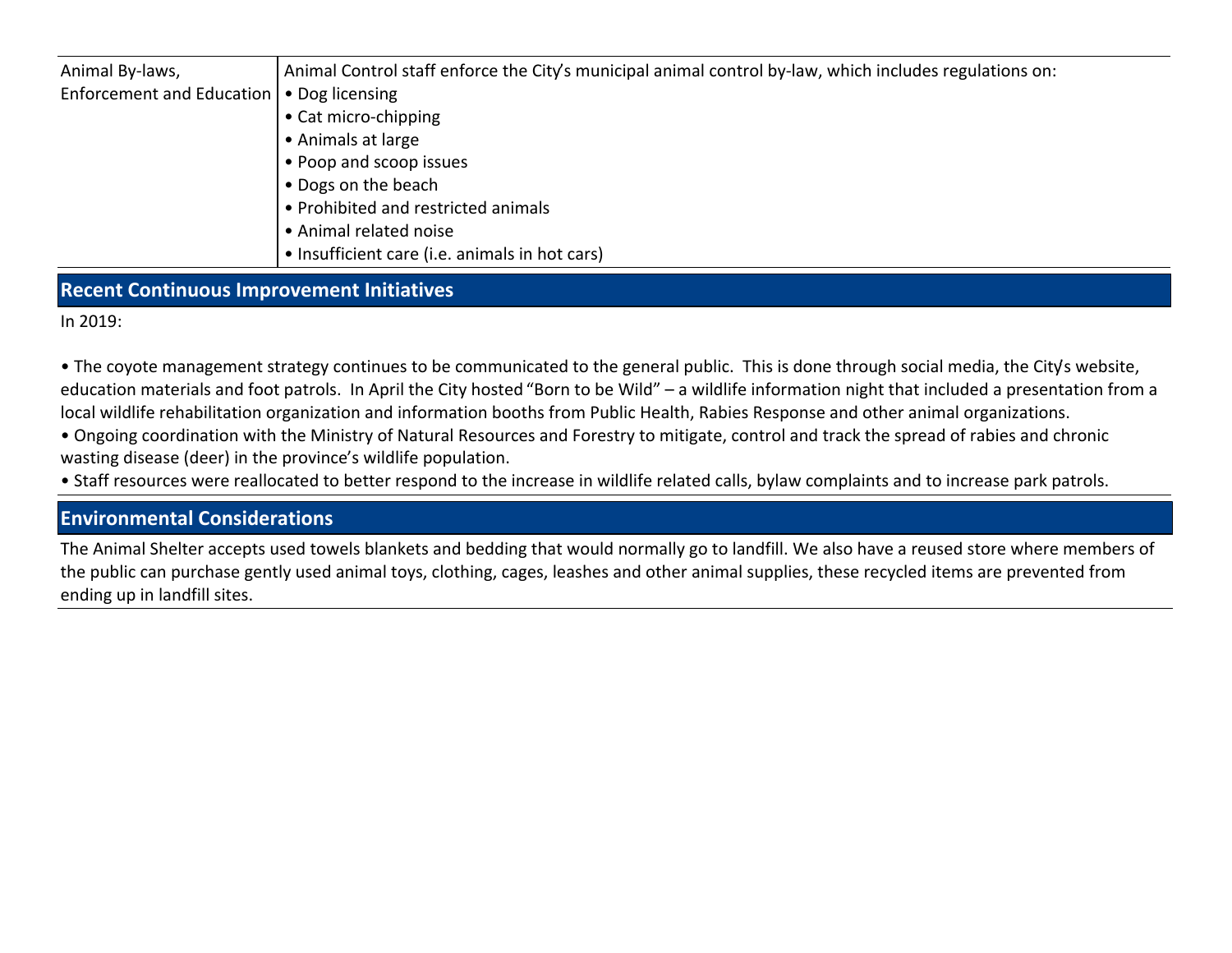|                                                                                                                  | <b>Emerging Opportunities and Anticipated Risks</b>                                                                                                                                                                                                                                                                                                                                                                                                                                                                                                                                                                                                                                                                                                                                                                                                     |                          |  |  |
|------------------------------------------------------------------------------------------------------------------|---------------------------------------------------------------------------------------------------------------------------------------------------------------------------------------------------------------------------------------------------------------------------------------------------------------------------------------------------------------------------------------------------------------------------------------------------------------------------------------------------------------------------------------------------------------------------------------------------------------------------------------------------------------------------------------------------------------------------------------------------------------------------------------------------------------------------------------------------------|--------------------------|--|--|
| <b>Emerging Opportunities</b>                                                                                    | • Providing shelter related services to surrounding municipalities that currently do not have the resources or<br>facilities<br>• Investigate providing additional off-leash dog parks to respond to customer demand and to reduce the number of<br>residents walking their dogs off-leash<br>• Partnership with a third-party animal licensing company to increase the number of animals licensed including cats<br>to ensure animals are quickly returned to their owners<br>• Increased need for public education programs on wildlife management and other animal control issues; utilize City<br>website to communicate relevant information<br>• Animal-assisted therapy is a type of therapy that involves animals as a form of treatment for a variety of physical<br>and psychological disabilities and is becoming increasingly more popular. |                          |  |  |
| <b>Anticipated Risks</b>                                                                                         | Displaced wildlife are moving more and more into urban areas, resulting in more contact between officers and<br>unpredictable wildlife.<br>The SPCA is no longer responsible for animal cruelty investigations and there is a possibility that these<br>responsibilities may fall to municipalities which may result in increased training requirements and resources.                                                                                                                                                                                                                                                                                                                                                                                                                                                                                  |                          |  |  |
| <b>Enterprise Risk</b><br>Considerations                                                                         | Legislative Changes<br>Labour Market & Workforce - Workplace Culture, Staff Engagement & Motivation, Working Environment, Skills,<br>Training and other Competencies<br><b>Financial Sustainability</b>                                                                                                                                                                                                                                                                                                                                                                                                                                                                                                                                                                                                                                                 |                          |  |  |
| <b>Service Initiatives</b>                                                                                       |                                                                                                                                                                                                                                                                                                                                                                                                                                                                                                                                                                                                                                                                                                                                                                                                                                                         | <b>Target Completion</b> |  |  |
|                                                                                                                  | Partner with a third-party animal licensing company; implement licensing of cats                                                                                                                                                                                                                                                                                                                                                                                                                                                                                                                                                                                                                                                                                                                                                                        | Sep 2020                 |  |  |
|                                                                                                                  | Host a "Doggy Dip" community event(s) for dog owners at a City splash pad                                                                                                                                                                                                                                                                                                                                                                                                                                                                                                                                                                                                                                                                                                                                                                               | Sep 2020                 |  |  |
| Develop a partnership with 2-3 agencies in Burlington to provide animal assistance as needed                     |                                                                                                                                                                                                                                                                                                                                                                                                                                                                                                                                                                                                                                                                                                                                                                                                                                                         | Dec 2020                 |  |  |
| Develop animal education materials for adoptions, school visits. Conduct 5 school education visits over the year |                                                                                                                                                                                                                                                                                                                                                                                                                                                                                                                                                                                                                                                                                                                                                                                                                                                         | Dec 2020                 |  |  |
| Provide 2 rabies vaccine and microchip clinics for dog and cat owners over the course of the year                |                                                                                                                                                                                                                                                                                                                                                                                                                                                                                                                                                                                                                                                                                                                                                                                                                                                         | Dec 2020                 |  |  |
| Conduct 200 park patrols and 50 animal therapy visits                                                            |                                                                                                                                                                                                                                                                                                                                                                                                                                                                                                                                                                                                                                                                                                                                                                                                                                                         | Dec 2020                 |  |  |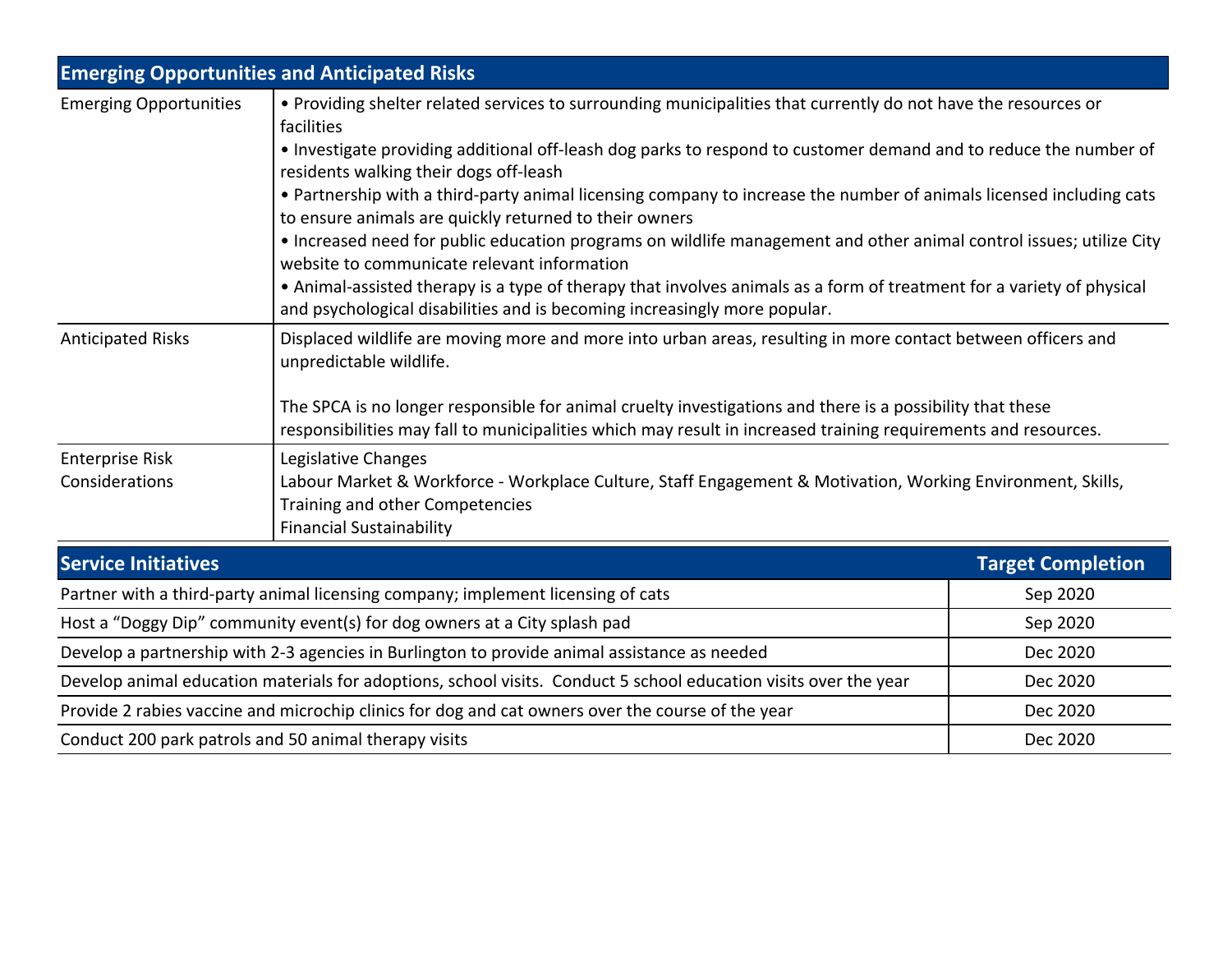# **MEASURING SUCCESS**

### **How much did we do?**

| Performance                                       | 2015   | 2016   | 2017   | 2018   | 2019     | 2020     | 2021     | 2022            |
|---------------------------------------------------|--------|--------|--------|--------|----------|----------|----------|-----------------|
| <b>Measurement</b>                                | Actual | Actual | Actual | Actual | Forecast | Forecast | Forecast | <b>Forecast</b> |
| Total Dog licenses sold                           | 7,965  | 8,363  | 7,795  | 7,300  | 7,500    | 7,600    | 7,700    | 7,700           |
| Number of animal<br>adoptions                     | 253    | 139    | 78     | 135    | 140      | 145      | 150      | 150             |
| Number of tickets and<br>summonses issued through | 72     | 50     | 68     | 75     | 80       | 85       | 90       | 90              |
| Dog Licenses Sold Online                          | 4.844  | 5,322  | 5,510  | 5,410  | 5,510    | 5,610    | 5,710    | 5,710           |
| Number of Cats Adopted                            | 196    | 114    | 57     | 115    | 118      | 120      | 122      | 122             |

#### **How well did we do it?**

| Performance           | Percentage of Dog Licences Sold Online                                                                                                                                                                                                                                                                                                                                             |
|-----------------------|------------------------------------------------------------------------------------------------------------------------------------------------------------------------------------------------------------------------------------------------------------------------------------------------------------------------------------------------------------------------------------|
| <b>Measurement</b>    |                                                                                                                                                                                                                                                                                                                                                                                    |
| Story behind the data | Animal Services use a variety of means to encourage pet owners to purchase their licenses online.<br>Coupons for discounts provided by pet stores, social media and visits by animal control staff to<br>area residents. This is a convient way to ensure that their pets are licensed. Dog licensing has a<br>direct influence on the % of admitted dogs claimed by their owners. |

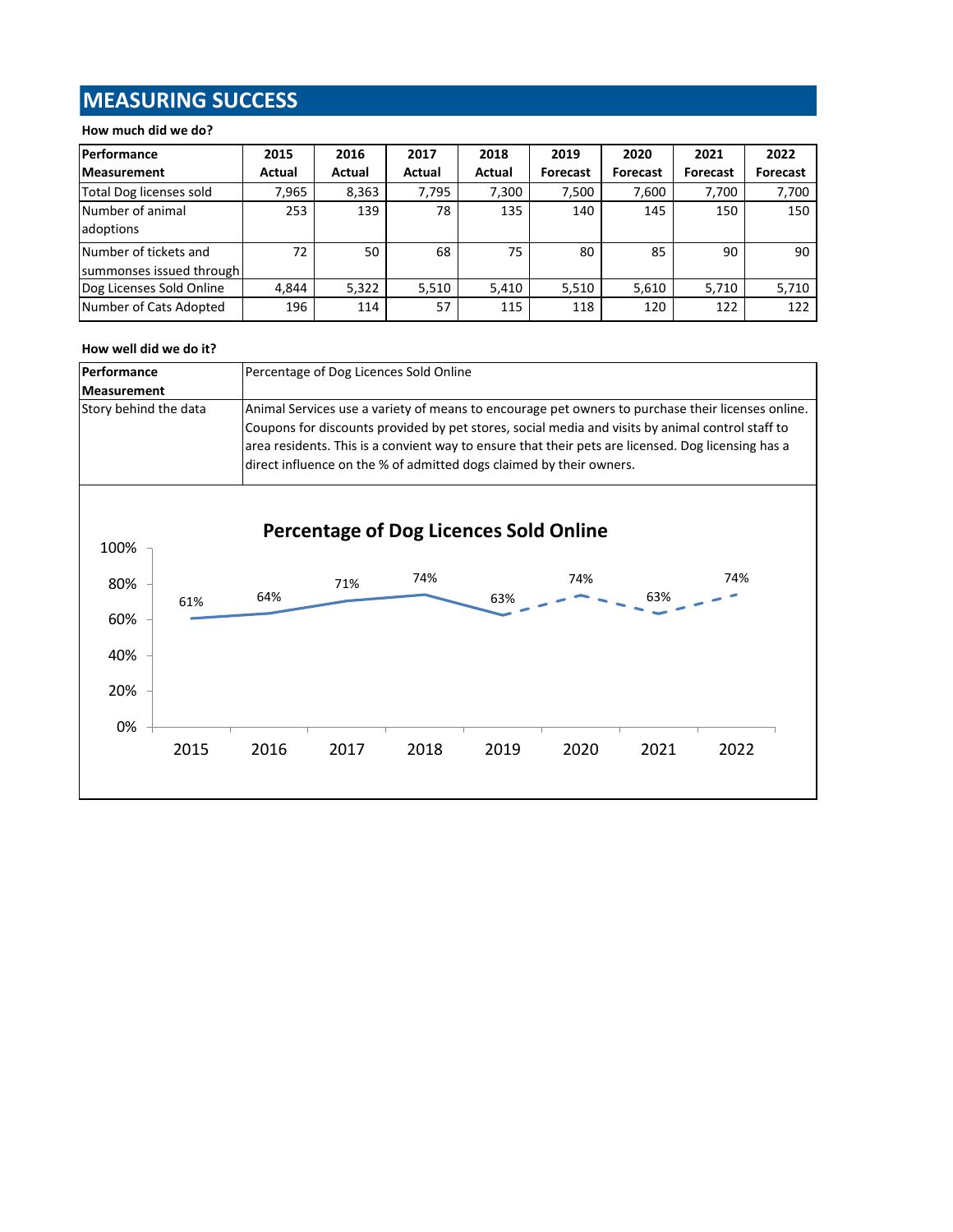| Performance           | % of Cats Claimed or Adopted                                                                                                                                                                                                                                                                                                                                                                                                                                                                                                                                                                                                                                                                                                                                                                                                                                |
|-----------------------|-------------------------------------------------------------------------------------------------------------------------------------------------------------------------------------------------------------------------------------------------------------------------------------------------------------------------------------------------------------------------------------------------------------------------------------------------------------------------------------------------------------------------------------------------------------------------------------------------------------------------------------------------------------------------------------------------------------------------------------------------------------------------------------------------------------------------------------------------------------|
| <b>Measurement</b>    |                                                                                                                                                                                                                                                                                                                                                                                                                                                                                                                                                                                                                                                                                                                                                                                                                                                             |
| Story behind the data | To increase the general public's awareness of lost cats and cats available for adoptions, the animal<br>shelter has increased the use of the city's website, The Burlington Post and other social media<br>sites. We have also added PetFinder to our webpage, allowing cat owners to search for lost pets<br>on line. To encourage cat adoption, cats of any age cost only \$135.00 to adopt. All cat and dog<br>adoptions come with incentives such as: age-appropriate vaccinations, an anti-flea and deworming<br>treatment, a microchip for identification, a free external veterinary exam with a local veterinarian,<br>a free bag of Hill's Science Diet cat food with a \$5 coupon for the next bag, \$25 gift card from Ren's<br>Pet Depot, 6 weeks of complimentary veterinary medical insurance, and a cat carrier to take your<br>cat home in. |



# **% of Cats Claimed or Adopted**